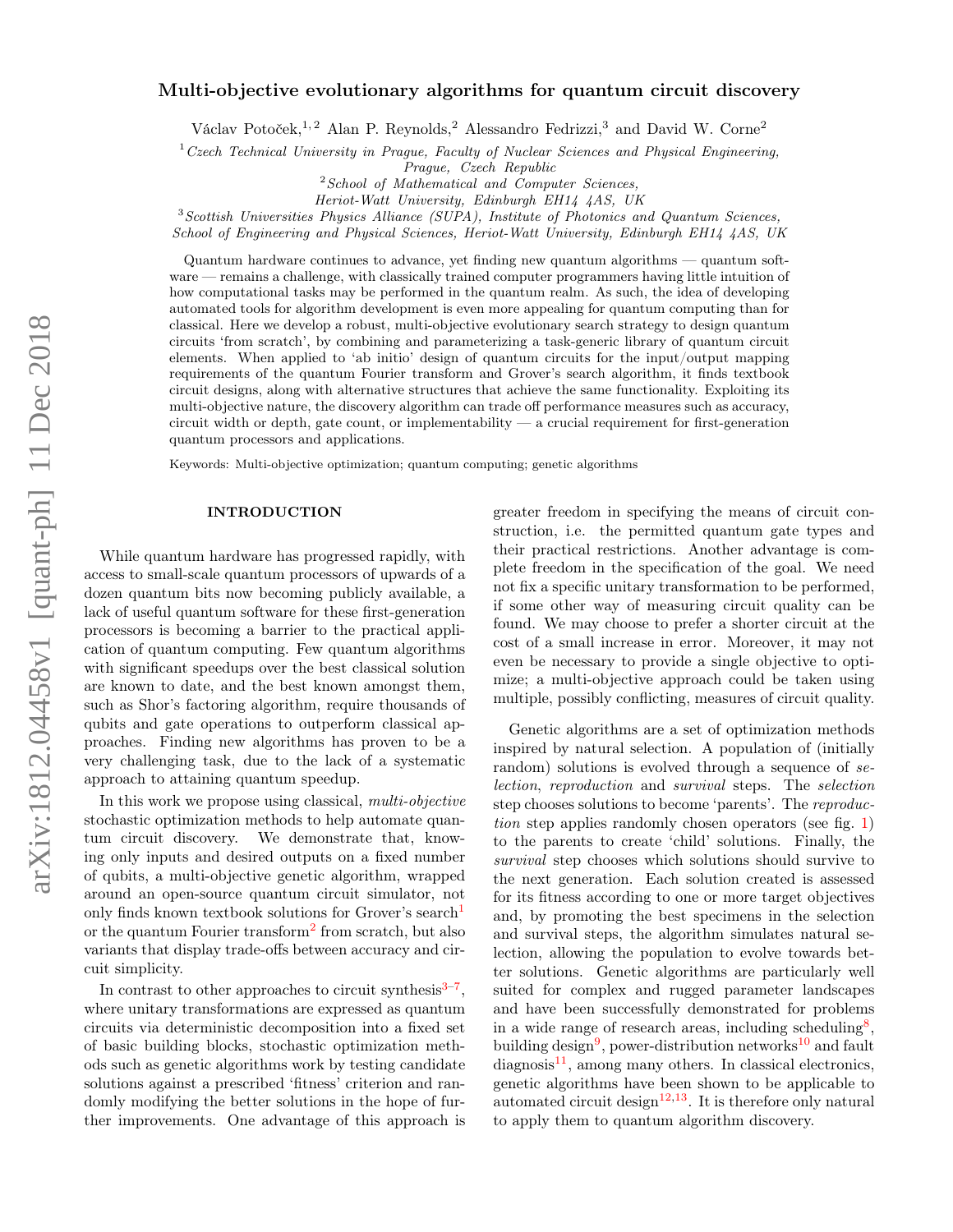

<span id="page-1-0"></span>FIG. 1. Mutation (gate addition) and crossover applied to quantum circuits. Crossover mimics sexual reproduction, combining 'genetic material' from two (or more) parents. Note that the two-point crossover illustrated can be applied to pairs circuits of unequal lengths.

Genetic algorithms have been applied to quantum circuit discovery before, on a limited scale  $14-18$  $14-18$ , and to the related problem of learning a unitary transformation without decomposing it into a circuit<sup>[19,](#page-8-11)[20](#page-8-12)</sup>. Also related to our work is research performed on using genetic al-gorithms to improve digital quantum simulations<sup>[21](#page-8-13)</sup> and on using differential evolution in quantum control<sup>[22,](#page-8-14)[23](#page-8-15)</sup>. Our approach improves upon existing applications of genetic algorithms to circuit discovery, partly thanks to now readily available quantum circuit simulators around which an evolutionary algorithm can be wrapped, but more importantly through the use of a *multi-objective* approach. While search algorithms usually optimize a single objective, many strategies exist for adapting them to multi-objective scenarios<sup>[24,](#page-8-16)[25](#page-8-17)</sup>. These are used whenever the quality of a solution cannot be simply distilled into a single objective function and when it is advantageous to present the user with a range of solutions, representing different trade-offs between multiple objectives. This is the case with quantum circuit discovery: while an indisputable objective is to produce 'correct' solutions with negligible theoretical error, it is also important to minimize the number of quantum gates used. There are a number of reasons for this. First, we wish to discover solutions to computational tasks that have lower time complexity (at least asymptotically) than classical approaches. Second, long sequences of quantum operations increase the cumulative error and therefore overheads required for error correction. Also, the physical platform used may imply additional cost criteria, e.g. the num-

ber of uses of a particular, hard to implement, gate type. Other possible objectives, not considered by the experiments described here, include the number of auxiliary qubits required by the circuit. A multi-objective algorithm attempts to find a set of 'Pareto-optimal' solutions for such problems, each of which cannot be improved in one objective without reducing the solution quality according to another. Thus, in a single run, such an algorithm can provide a variety of solutions with differing strengths and weaknesses.

Multi-objective approaches may provide additional benefits to stochastic search algorithms. Their use encourages genetic diversity in population based methods and can help to control bloat — the tendency, in genetic programming $^{26}$  $^{26}$  $^{26}$ , for solutions to increase in complexity with little improvement in fitness — by rewarding simpler solutions. However, multi-objective optimization undeniably places a greater demand on the optimization algorithm and its designers. Discovering, for example, a zero error circuit with the fewest — let's say  $20$  — gates, becomes more challenging when the optimization algorithm is also required to simultaneously discover the most accurate circuits that use no more than 19, or 15, or 10. Increasing the number of objectives further can greatly increase the number of 'optimal' circuits to find. Hence, in addition to the usual challenges of finding the best solution representation and the best genetic operators, there is the added task of determining the most suitable set of objectives to use. Following a period of experimentation with all aspects of the algorithm, the code available at <https://github.com/vasekp/quantum-ga> represents a robust evolutionary framework that seems effective across a range of disparate tasks.

# RESULTS

We tested the evolutionary framework against two problems with known solutions: finding a decomposition of a unitary discrete Fourier transform, which is at the core of Shor's quantum factoring algorithm<sup>[2](#page-8-0)</sup>, and finding Grover's algorithm for quantum search<sup>[1](#page-7-0)</sup>. Details of the evolutionary strategy and the genetic operators applied to candidate circuits are provided in the Methods section of this paper.

Each problem presented to the underlying algorithm is specified by the number of qubits, a prescription of the measures of merit that form the fitness vector of each circuit (with functions for their evaluation) and a set of permitted gate types. The latter is included to provide the option to use a set of gates that is feasible for the hypothetical laboratory realization of the resulting circuits, not to simplify the algorithm's work.

In the former problem (FOURIER), the goal was for the computer to discover, with minimal assumptions, a quan-tum analogue of the Fast Fourier Transform algorithm<sup>[2](#page-8-0)</sup>.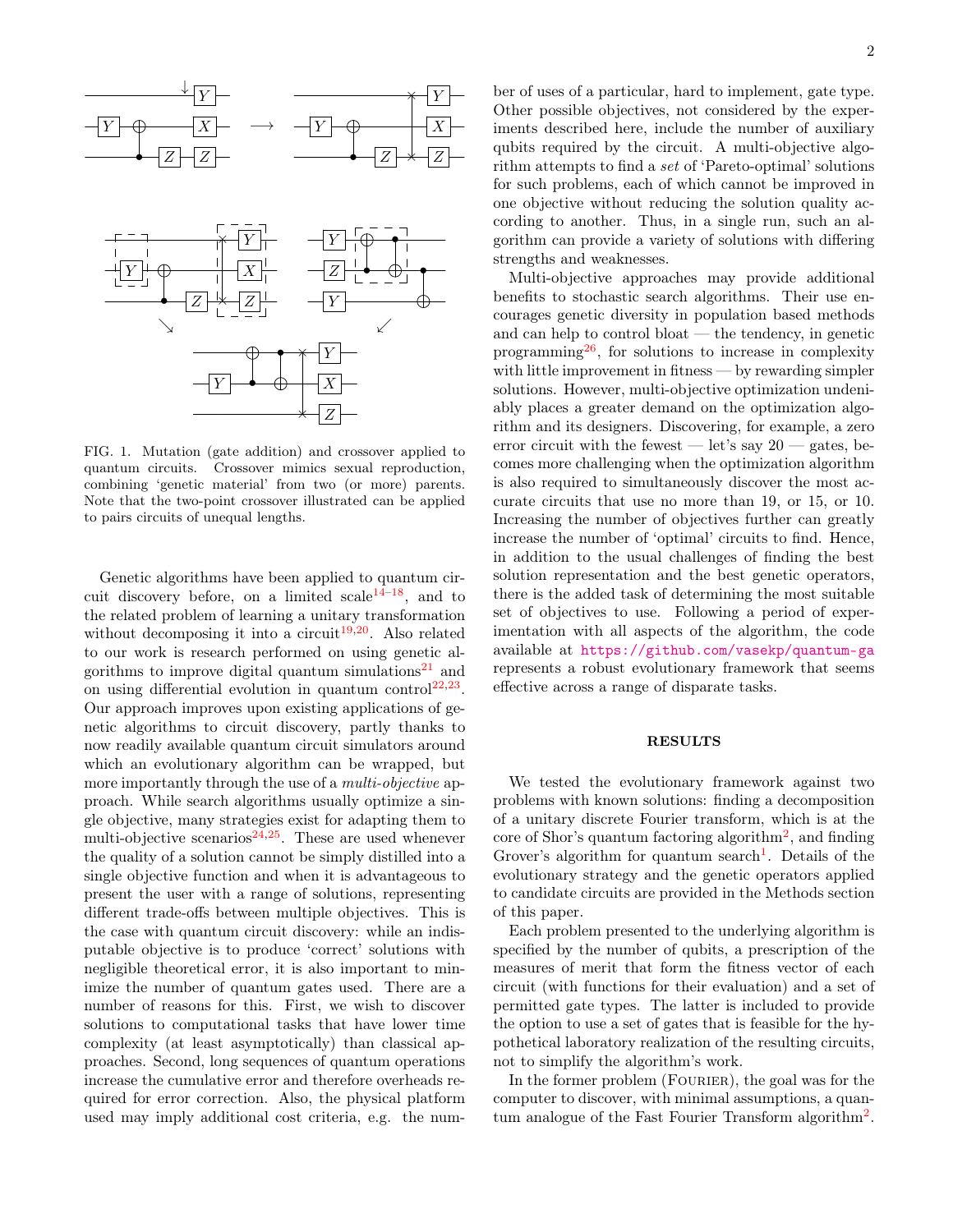Thus the algorithm was asked to evolve a circuit that would transform any input quantum superposition to a superposition whose amplitudes are related to those of the input by the discrete Fourier transform, up to a global phase factor. Thanks to the linearity of quantum mechanics it is enough to check this condition for  $2^n$  basis states for each candidate circuit, where  $n$  is the number of qubits.

The gate set consisted of single-qubit Pauli rotations and arbitrarily controlled phase gates (of arbitrary phase). To simplify comparison of the result with Shor's original algorithm, Pauli Y rotations were chosen. For the same reason the gate set was augmented by a swap gate. Without this addition, the evolution could always find decompositions of the swap operation into rotations and two-qubit gates, but the resulting circuits were difficult to interpret and obtained at the cost of additional running time.

The fitness criteria used were a measure of the overall error with respect to the ideal unitary transform, the worst-case error over the  $2<sup>n</sup>$  basis states, and the number of instances of each gate type.

Initial experiments attempted to solve the 3-qubit problem, for which the standard circuit achieves zero error with 10 gates. 100 runs of the algorithm were performed, of 3000 generations each. (On a standard 4-core 3 GHz Intel i5-based personal computer, one generation took  $21.1 \pm 2.3$  ms to compute in this sample, so 3000 generations correspond to a running time of roughly one minute.) 98 runs found solutions with both worst case and overall errors below  $10^{-3}$ ; on average this was achieved in generation 1053. 92 runs produced circuits that met these error bounds using only 10 gates. On average, runs that met this goal did so in 1358 generations. Inspection of the non-dominated solutions at termination suggest that the two unsuccessful runs only needed more time — both had found the 10-gate circuit with errors well below  $10^{-2}$  $10^{-2}$  $10^{-2}$ . Fig. 2 shows the fitness values of solutions in the non-dominated set found in a typical run, and some example circuits. are was found to the constrained of simulation in the constraints in the changing the state of the matter states for each candidate circuit, where a is the number cases of a consisted of single-qubit Pauli rotation of 2<sup>t</sup>

Note that it is possible to obtain low error values using only 9 gates — one fewer than that required by the correct circuit. As might be expected, this circuit is the same as the optimal circuit, but with the phase shift gate between qubits 1 and 3 dropped, i.e. the phase gate with the lowest phase change (of  $\pi/4$  in this case). Note that merely omitting this gate from the perfect circuit results in an overall error of 0.0565 and a worst case error of 0.0761. Some adjustment of the angle parameters for the remaining gates is required to get these error values down to 0.0193 and 0.0211.

Similar results were obtained for the 4 qubit case. Out of 30 runs of 10000 generations each, a solution with both errors below  $10^{-3}$  was obtained in 22, while a solution that met this error bound using the minimal set of 16



<span id="page-2-0"></span>FIG. 2. Fitness values of non-dominated solutions found for the FOURIER problem in a typical run, with some example circuits. The numbers plotted indicate the number of gates in the circuit, with circuits of more than ten gates omitted. In the example circuits, the angle paremeters for the Y and  $\phi$  gates are not plotted.

 $(0.0049, 0.0051)$  could be found using 15 gates, by omitting the phase shift gate between qubits 1 and 4  $(\pi/8)$ from the perfect solution and adjusting the remaining angle parameters. (Omitting the gate without adjusting the angle parameters produces errors of 0.0144 and 0.0192).

that, initialized by a fixed state, the probability of mea-For the GROVER problem, we are supplied with an oracle gate that 'marks' a single basis state  $|x\rangle$  by transforming it to  $-|x\rangle$  while leaving all other basis states unchanged. We are not told the identity of  $x$ . We must embed use of the oracle gate within a quantum circuit so suring the output as  $x$  (in the standard basis) is maximized, regardless of what  $x$  is marked by the oracle. The gate set was similarly restricted to single-qubit (here Pauli  $X$ ) rotations, arbitraily controlled phase gates (of arbitrary phase) and the oracle. To evaluate the circuit, it must be simulated using oracle gates for each of the  $2<sup>n</sup>$ values of  $x$  — in this sense, the circuit no longer describes a fixed sequence of quantum gates that result in a global unitary operation, but rather a template for constructing one.

Objectives were similar to those used for FOURIER: a measure of overall error, the worst-case error, the number of oracle gates used, and the numbers of other gates by type. In the original work<sup>[1](#page-7-0)</sup> an application of the oracle gate is equated to an expensive query to a database and the number of oracle gates is taken as a measure of complexity of the algorithm. Here, however, we also endeavour to keep the counts of the other gate types as low as possible, while simultaneously striving for near-zero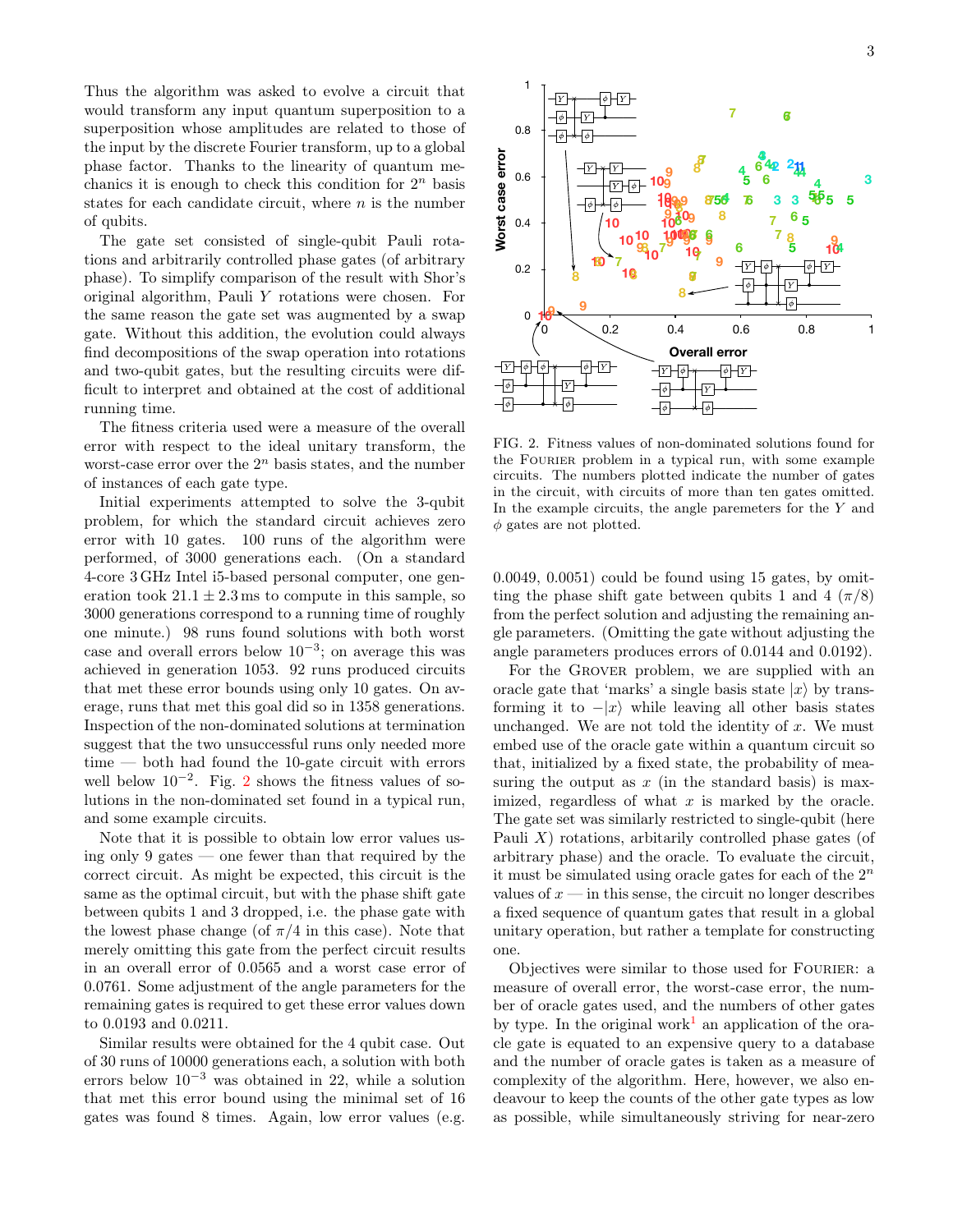error.

At first, Grover seems more challenging for the discovery algorithm than FOURIER: for the 3-qubit problem, only 46 out of 100 runs (using the same parameters as for FOURIER — see Methods) beat  $10^{-2}$  in both error measures within 3000 generations (each of  $20.8 \pm 5.3$  ms), taking, on average, 1036 generations, to do so. (Compare with FOURIER beating the tenfold tighter bound around generation 1053). However, when this target is achieved, it is typically exceeded, with 40 runs giving errors smaller than  $10^{-3}$  (typically after 1567 generations). 27 runs (using 1685 generations on average) also met these more stringent error bounds using no more than 2 oracle calls and 19 gates overall — the size of the known optimal circuit. Non-dominated solutions from a run producing an optimal circuit are shown in figs. [3](#page-3-0) and [4.](#page-3-1)



<span id="page-3-0"></span>FIG. 3. Non-dominated solutions, plotted according to accuracy and number of oracle calls, from one of the better runs for the Grover search problem. These include the known optimal solution (circuit A) and a truncated version (circuit B).

While the results for GROVER might initially seem dis-appointing, note that Grover's original circuit<sup>[1](#page-7-0)</sup> is not perfect either, producing an overall and worst case error of 0.0547, i.e. worse than the targeted error bounds. While modifications to Grover's algorithm have been suggested that produce zero error $27-29$  $27-29$ , our approach finds these improved solutions without requiring any extra gates: Grover's original circuit suffices provided the angle parameters of some of the gates, in particular those for the controlled phase shift gates, are adjusted.

The difficulty that the algorithm had in discovering the most accurate circuits may also be partly explained by examining fig.  $4$  — solution A may only be reached from the other non-dominated solutions through the addition of seven or more gates, making it challenging to find.

Interestingly, our approach appears to find the 4-qubit problem easier to solve. In 30 runs of 10000 generations,



<span id="page-3-1"></span>FIG. 4. The solutions of figure [3,](#page-3-0) but plotted according to overall accuracy, number of gates and number of oracle calls.

errors of less than  $10^{-2}$  were obtained in 29 (requiring fewer than 3000 generations in 27 cases and 1385 generations on average), while errors below 10<sup>−</sup><sup>3</sup> were obtained in 26 runs. 10 runs produced circuits with just three oracle calls that satisfied the first error bound, while 5 resulted in three-oracle circuits satisfying the more stringent bound on error. 5 of these 10 runs also used 34 gates — the number required by the canonical 4-qubit Grover circuit. The discovered three-oracle circuits included some interesting trade-offs, with a number of solutions trading two Pauli X rotations for phase rotations, with no increase in error, and another simply dropping two X rotations from the optimal circuit for errors of 0.0050 and 0.0055.

Excitingly, for four (or more) qubits the evolution also frequently discovers one of a class of novel error-free circuits for Grover's search problem. An example of such a circuit is shown in fig. [5.](#page-4-0) At the expense of more oracle calls, but with a significant reduction in the overall number of gates, the circuit applies a 'divide and conquer' strategy, applying Grover's algorithm to just the bottom two qubits and then to just the top two. Of course, the two-bit Grover's algorithm requires a two-bit oracle, created here in two different ways. First, noting that  $X_\pi$ acts (up to overall phase) as a NOT gate, the section from the first to the fourth oracle acts as an oracle on just the bottom two bits. This two-bit oracle is used to apply Grover's algorithm to the bottom two bits, the output of which is fed into the fifth oracle gate, creating a two-bit oracle for the top two bits. The circuit for the top two bits simplifies to the canonical two-bit Grover's algorithm.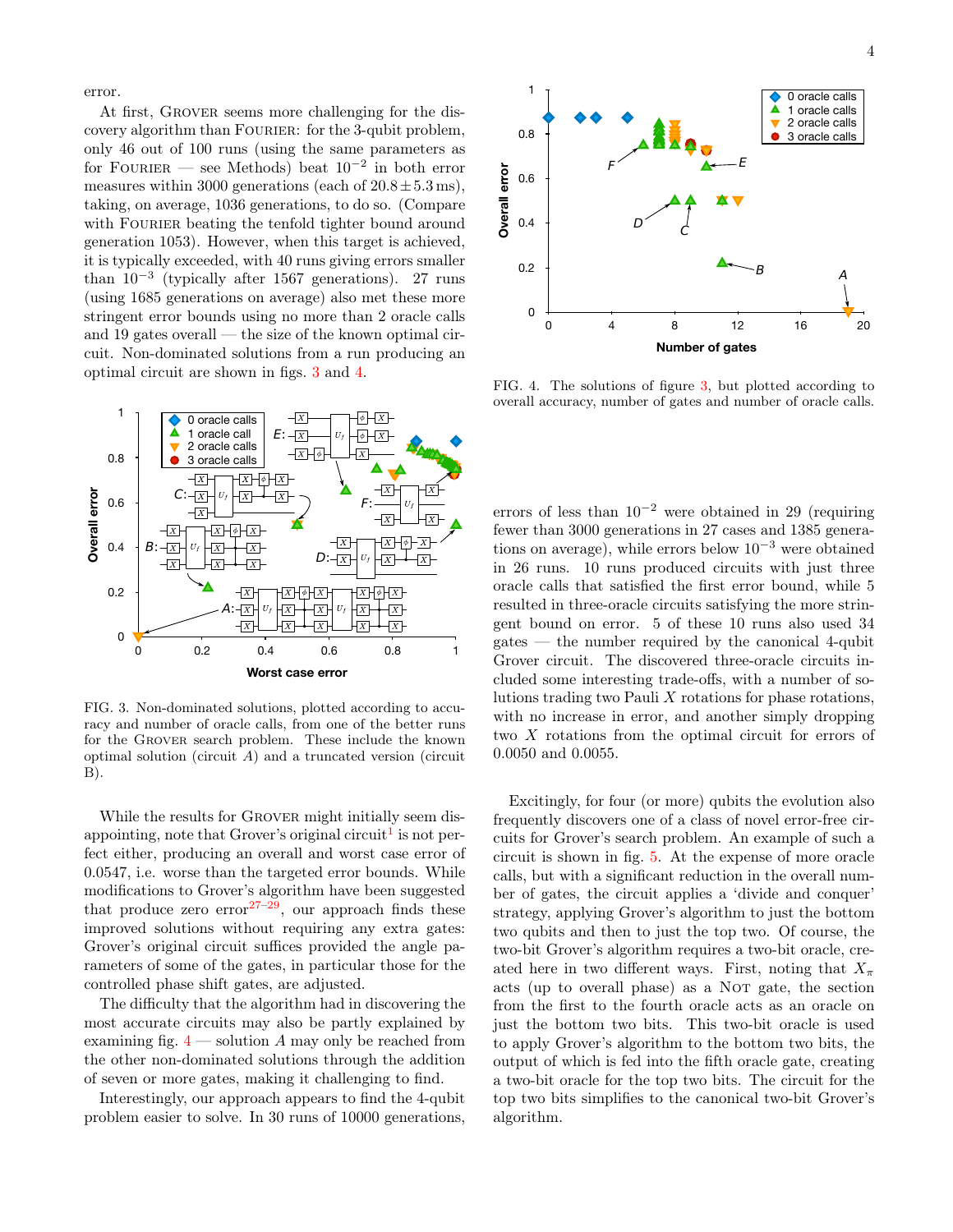

<span id="page-4-0"></span>FIG. 5. An interesting 4 qubit circuit for the Grover problem, where the only interactions between the first pair of qubits and the last pair are mediated by the oracle gate. Subscripts give the rotation angles of X and  $\phi$  gates. This circuit was found more often than the traditional design, with lower errors.

# DISCUSSION

Our results show that multi-objective genetic algorithms are capable of discovering quantum circuits starting with minimal assumptions. The target functionality is not limited to approximating a given unitary transform. This is illustrated by the Grover problem, where an evolved circuit defines a set of unitary transformations, one for each type of oracle, while we are only interested in how each of these transformations affects a single basis state. The algorithm can use different gates sets while the Grover example illustrates how it can straightforwardly use a non-standard gate type (in this case, the oracle gate) when supplied. Being a multiobjective algorithm, it also succeeds in producing a selection of circuits with different trade-offs between objectives such as circuit accuracy, number of gates (either of a particular type, or in total), and potentially other measures of circuit quality such as the number of auxiliary qubits used. Results presented to the user allow for simple exploration of potentially interesting, alternative solutions.

Thus far, we benchmarked our framework against two paradigmatic and dissimilar problems with known solutions. However, even in this setting the genetic algorithm discovered more than we asked for: In the FOURIER problem, we found solutions when the swap gate was removed, showing that the genetic algorithm can find equivalent circuits for complex operations with a restricted gate set. For Grover's search, the algorithm discovered novel 4-qubit solutions, and multiple solutions for both problems were found that traded circuit accuracy for simplicity.

Of course, well-established methods exist for the decomposition of target unitary transformations into circuits using a limited gate set<sup> $3-7$  $3-7$ </sup>, although in the presence of various experimental restrictions, often only algorithms approaching the known optimal bounds are found. The genetic framework does not aspire to be a direct competitor to these methods, but offers new possibilities, in particular the ability to produce not one but a selection of circuits that trade fidelity for simplicity. An imperfect replacement may deliberately be preferred due to a reduced gate count, reducing the likelihood of an irrecov-

erable error caused by noise and the need for extremely complicated error correction schemes.

Future improvements to our discovery algorithm will focus on both performance and, more importantly, generalization. With regard to performance, cacheing the results of full or partial solutions has significant potential for improving efficiency, in particular if combined with methods for testing for circuit equivalence. Aborting circuit evaluation as soon as it becomes apparent that the solution is of low quality may reduce the time required per generation, while improved management of the objectives may reduce the number of generations required. The algorithm could also be hybridized with other methods, e.g. numerical optimization of gate parameters for a fixed circuit design.

More important, however, is the potential for generalizing the approach. In the present state of the evolutionary framework, the number of qubits for the quantum circuit is fixed as a part of specification of the problem. In contrast, descriptions of Grover's and Shor's algorithms provide a recipe for building circuits, for arbitrary sized input. We cannot expect our algorithm to produce Grover's *algorithm*; the best we can hope for from a single run is a circuit that implements Grover's algorithm for some fixed input size. To extend our current approach to find scalable quantum algorithms, one would need first to perform optimization runs for different input sizes, then detect a rule connecting the circuits found, and finally provide a proof of the validity of extrapolating this rule to an arbitrary number of qubits.

An alternative to attempting to generalize from discovered small-scale circuits is to search, instead, in the space of rules, or algorithms, for constructing circuits. While it is possible that a genetic algorithm could successfully optimize a recipe for circuit construction, determining how to represent such a recipe to the algorithm and how genetic operators should modify the representation is clearly more challenging, though some initial steps $30,31$  $30,31$  in this direction have been taken using genetic programming<sup>[26](#page-8-18)</sup>.

Finally, given a problem to solve, it is typically not obvious what the input and output of the successful quantum circuit will be. For example, for factorization, it is not immediately clear that a quantum circuit that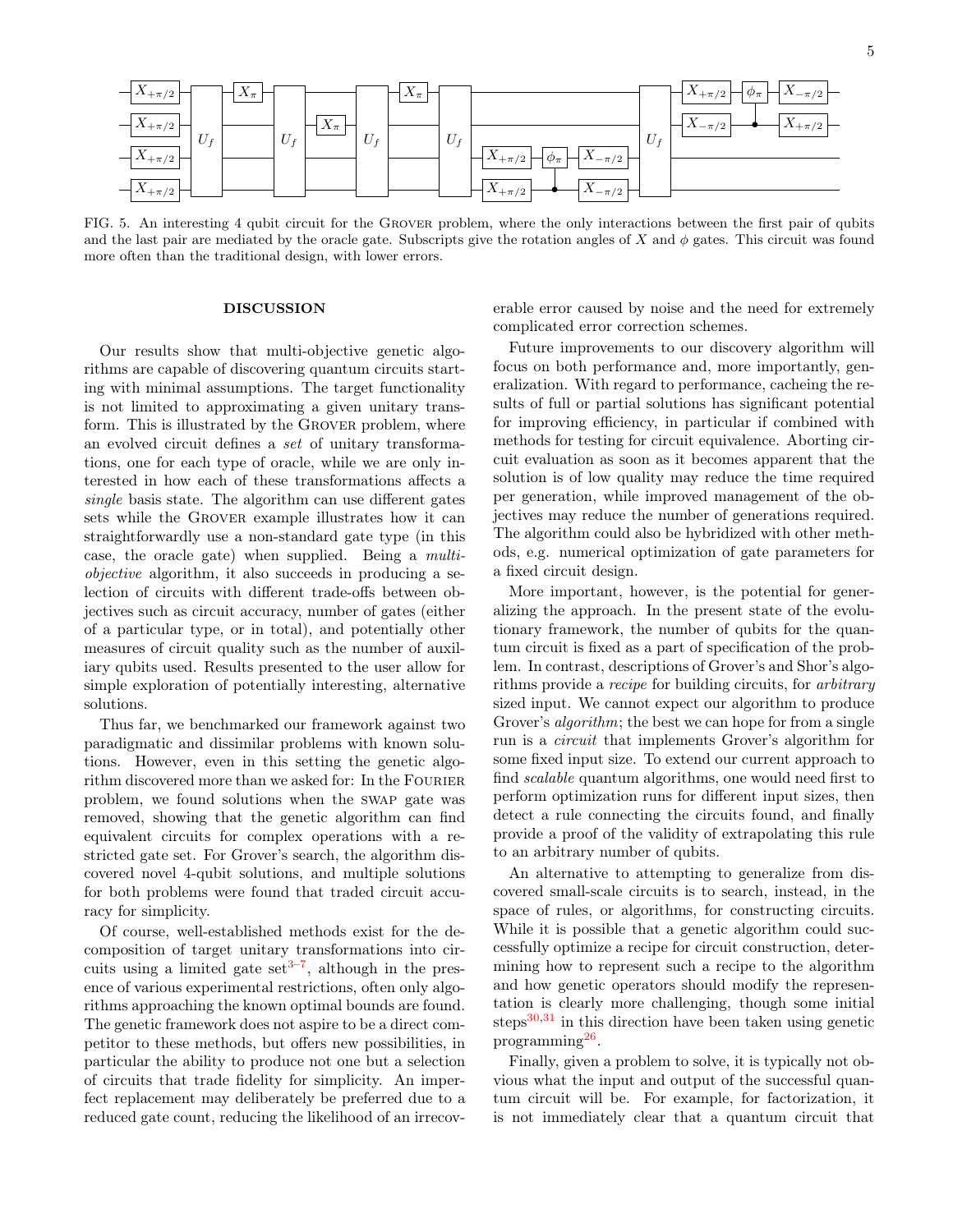performs Fourier transforms is required. Quantum algorithm design is about more than matching the outputs of a circuit with some desired output — typically, a certain amount of mathematical manipulation is required to show (and prove) how the output results in a solution to the problem. Integrating these manual steps into automatic discovery is a formidable but worthwhile challenge.

# METHODS

The optimization strategy used is inspired by the NSGA multi-objective evolutionary algorithm $32$ , yet incorporates elitist aspects of  $SPEA2^{33}$  $SPEA2^{33}$  $SPEA2^{33}$ . The decision to incorporate this elitism, along with others in the algorithm design, is influenced by the need of any effective genetic algorithm to balance exploration, by maintaining the diversity of the gene pool, against exploitation of good solutions via a more focused search. Maintaining a diverse population means that elements of different solutions can be combined via crossover, while keeping the search focused means that these parent solutions are likely to be of high quality.

### Encoding

The nature of the problem requires variable-length encoding, in order to effectively describe circuits of different size. While a solution is represented simply as a string of gates, different types of gate require the storage and manipulation of different information: a controlled-NOT gate requires the specification of the control and target qubit indices, while a single bit rotation gate is described by a single qubit index and a rotation angle. Hence the genome is encoded using a shallow data structure, consisting of a sequence of genes, one for each gate, each of which contains information specific to the gate type. Each gene is therefore a pointer to a polymorphic object, encoding both gate type and additional information.

As a result, the genetic algorithm code, when applying an operator to a single gate, sends a message to a gate object indicating the intent of the modification, e.g. gate inversion, which is then implemented by the gate object in an appropriate way. For example, the 'alterContinuous' message is translated by a rotation gate as a request to adjust the angle parameter, while the swap gate interprets this message as a request to change the target bits.

### Genetic operators

The following genetic operators are used in the experiments of this paper. Some are standard operators for

variable length genotypes, such as gate insertions, moving a gate within the sequence or mutating a single gate, while others have designed specifically for quantum circuit search. For example, the 'sequence and inverse insertion' effects a change of basis over a section of circuit. Using such domain-specific genetic operators has been widely established as advantageous. In addition, a balance has been struck between operators that make minor changes, to facilitate the exploitation of good solutions through a sequence of minor improvements, and more disruptive operators that facilitate exploration of the search space.

The genetic operator used to create a new solution is chosen uniformly at random from the following list.

- 1. Discrete, uniform mutation: Mutate selected gates, keeping the existing gate types, but changing target and/or control bits.
- 2. Continuous, uniform mutation: Mutate selected gates, adjusting a continuous parameter such as rotation angle, where possible. (If not possible, e.g. for swap gates, a discrete mutation is performed instead.)
- 3. Sequence insertion: Insert a contiguous sequence of randomly generated gates into the genome.
- 4. Sequence and inverse insertion: Insert a contiguous sequence of randomly generated gates into the genome at one point, and the inverse of this sequence at a later point.
- 5. Insert, mutate, invert: Perform a discrete mutation on a single gate in the genome, then place a randomly selected gate immediately before it within the genome and the inverse of that gate immediately after.
- 6. Swap qubits: For a contiguous stretch of the genome, swap the roles of two randomly selected qubits.
- 7. Sequence deletion: Delete a contiguous sequence from the genome.
- 8. Sequence replacement: Replace a contiguous sequence of gates with a randomly generated sequence. The new sequence need not be the same length as the original.
- 9. Sequence swap: Select two (non-overlapping) contiguous sequences of gates within the genome and swap.
- 10. Sequence scramble: Randomly permute the gates from a contiguous sequence in the genome.
- 11. Move gate: Move a single gate to a different point in the genome.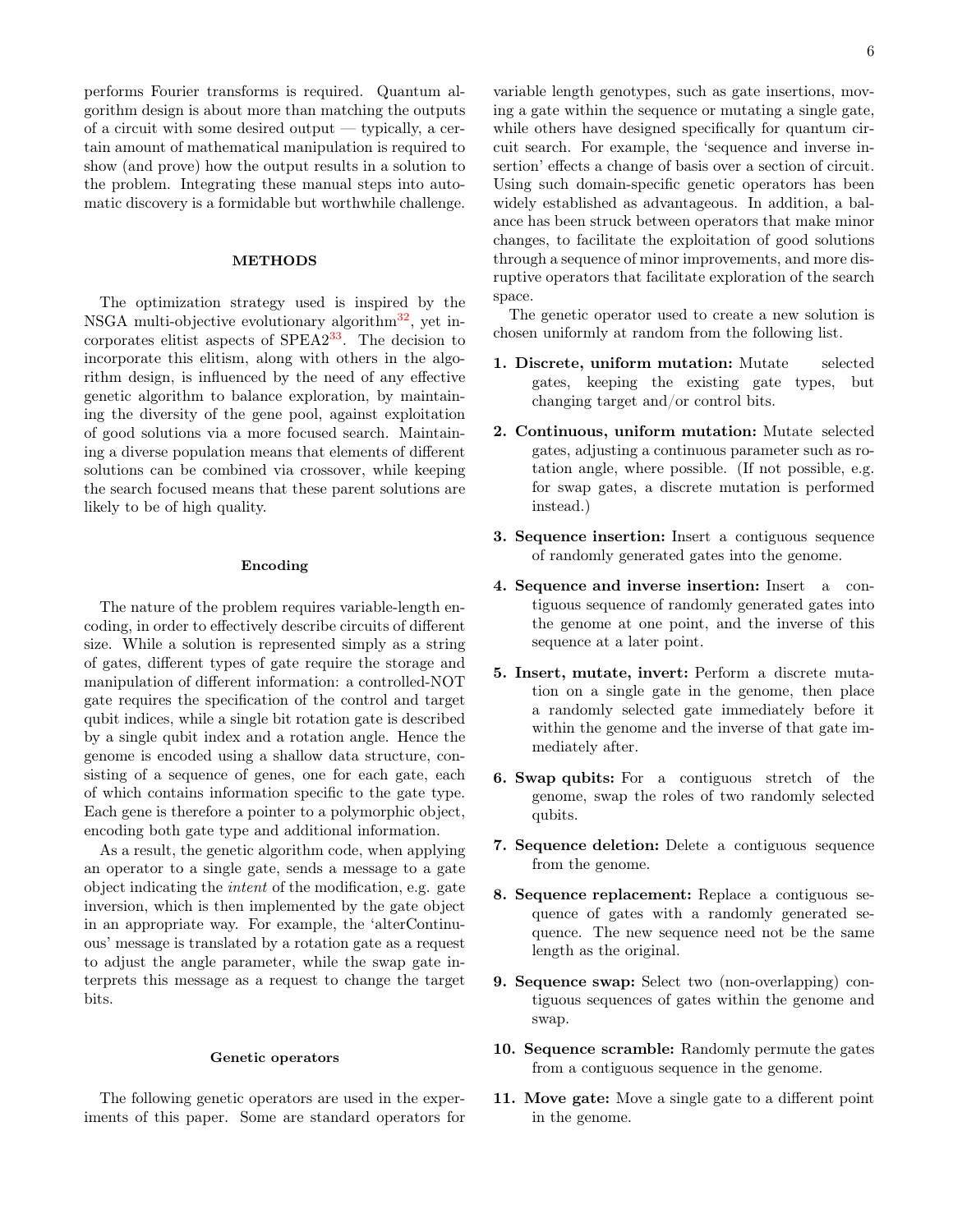12. Crossover: Select two parent solutions and create an empty child. Starting at the beginning of each parent solution, randomly pick the number of gates to be selected. Add the gates selected from the first parent to the child, while discarding those from the second. Repeat, alternating which parent donates gates to the child. (Multi-point crossover.)

Operations 1, 2 and 12 take a common parameter called the expected mutation count (EMC), while operations 3, 4, 6, 7, 8 and 10 take a similar parameter called the expected sequence length (ESL). In each of our experiments, these parameters are both set to 2.0. For operations 1 and 2, the EMC is simply divided by the genome length,  $\ell$ , to give the probability of mutation of any gate. Operations 3 and 4 select the sequence insertion point (or points) uniformly at random, while the length of the sequence added is drawn from the geometric distribution with mean given by ESL. Operations 6, 7, 8 and 10 select the start point of the stretch of genome to be modified uniformly at random, then draw the sequence length from the geometric distribution with mean given by ESL, but in these cases there is the potential for reaching the end of the genome, at which point the operation is halted. Operation 9 selects four points in the genome uniformly at random, ensuring that the two sequences so defined include at least one gate each. Finally operation 12 uses a geometric distribution with mean  $\ell$ /EMC to determine the length of each chunk of solution to be copied to the child (or discarded). This results in an expected number of crossover points approximately equal to EMC.

Mutation of gate rotation parameters is performed by adding a value drawn from the normal distribution with zero mean and a standard deviation of 0.2. In the mutation of control and target qubits, each qubit is given a 50% chance of being a control, then the target is selected uniformly at random.

Other genetic operators have been considered and implemented, but did not provide any appreciable advantage.

### Dominance and ranking

As usual in multi-objective algorithms, pairs of circuits are compared using the notion of dominance: circuit A dominates circuit  $B$  if the fitness of  $A$  is better or equal than that of B in each objective, and strictly better in at least one. This notion of dominance is then used to assign a rank to each candidate in the population, using the non-dominated sorting method of NSGA<sup>[32](#page-8-23)</sup>. Circuits that are not dominated by any other in the population are assigned a rank of zero. Those that are dominated only by circuits of rank zero are assigned a rank of one, and so on.

We use the adjective 'non-dominated' to describe those

solutions that are not dominated by any others in the set of solutions under consideration, for example the population. We use 'Pareto-optimal' to describe solutions that are not dominated by any other solutions.

### Selection and replacement

The evolution starts with an initial population of 1000 candidates, with gate types and gate parameters all selected uniformly at random. Control and target bits are selected in the same way as when these properties are mutated, as described above. The length of each genome is selected from the geometric distribution, with the mean currently set to 30 gates.

After the evaluation of the fitness vector for each solution, the population is processed in a number of selection and replacement steps, combining features of the  $NSGA<sup>32</sup>$  $NSGA<sup>32</sup>$  $NSGA<sup>32</sup>$  and  $SPEA2<sup>33</sup>$  $SPEA2<sup>33</sup>$  $SPEA2<sup>33</sup>$  algorithms. After ranking solutions according via nondominated sorting, each circuit is assigned a selection probability proportional to  $e^{-ar}$ , where r is the rank. The parameter a controls the selection pressure and is set to 1 for the experiments. These selection probabilities remain fixed for the duration of a single generation and give the probability that a solution will be chosen whenever a parent solution is required for mutation or crossover.

Control of the survival of solutions in the NSGA algorithm is straightforward: child solutions are created until they equal the original population in number, after which the old solutions are discarded. However, given the disruptive nature of some of the genetic operators, the concern is that high quality solutions — the result, perhaps, of fortunate mutation — will be lost to the algorithm soon after their creation. Hence we incorporate some of the elitism of  $SPEA2^{33}$  $SPEA2^{33}$  $SPEA2^{33}$ . Prior to the creation of child solutions, up to 100 of the best solutions are copied directly into the new generation. The set of solutions to be preserved in this way is obtained by first selecting the non-dominated solutions from the old population. If pairs of solutions are found to differ in fitness values by less than 0.1, using the Manhattan metric to measure distance, then one of the pair is removed. Finally, if there are more than 100 solutions remaining, the best 100 according to the most important objective — the overall error in our experiments — are kept. (Note that this is the only part of the algorithm that does not treat the objectives equally.) The remaining 900 (or more) spaces in the new population are then filled with child solutions obtained by applying mutation or crossover operators to parents selected from the old population.

Once the population has been filled, some additional pruning takes place. If two circuits have identical fitness vectors, one is removed. Furthermore, if two circuits are structurally the same, differing only in angle parameters, one is removed. (If, in this situation, one of the circuits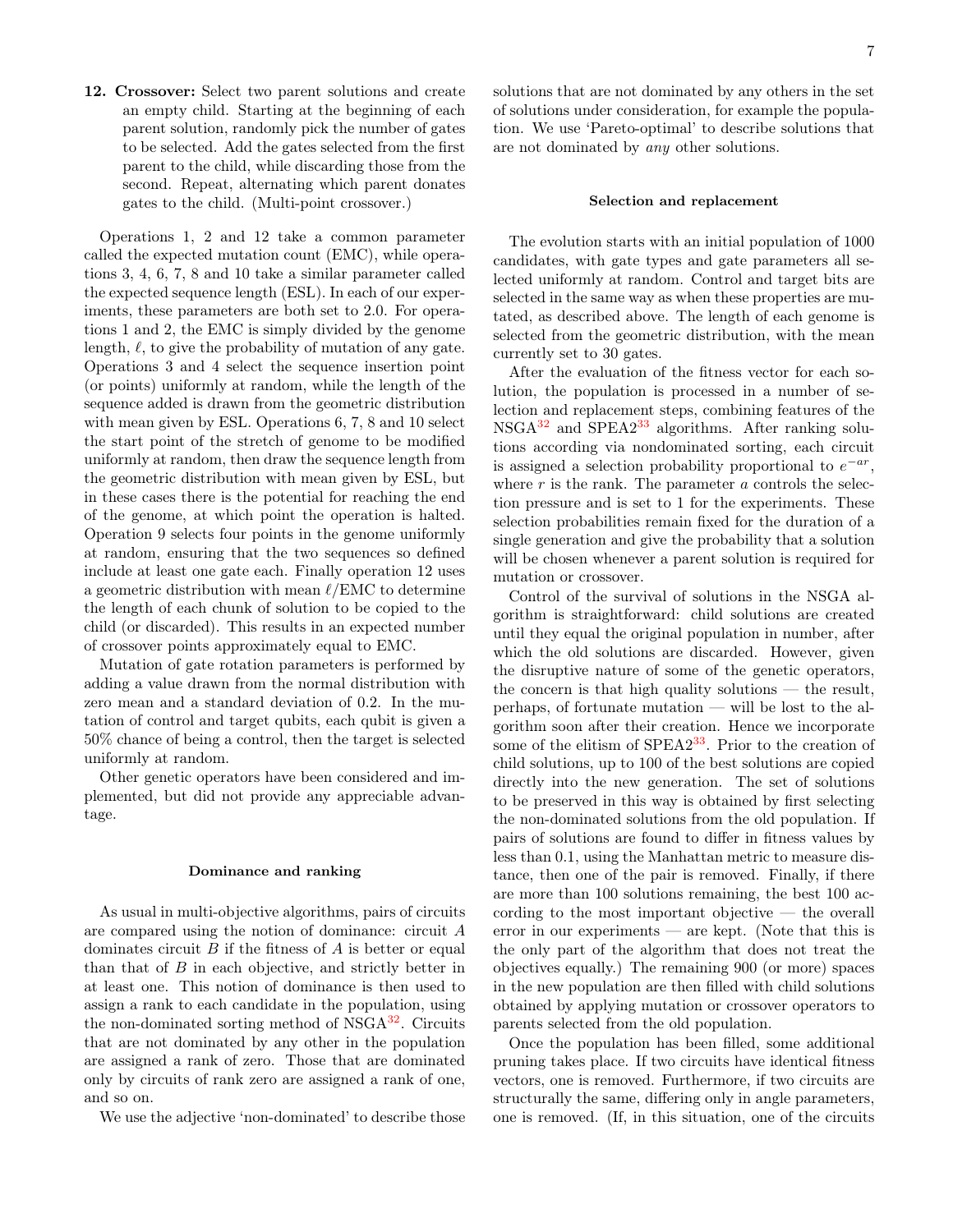dominates the other, then the better solution is kept.) This completes a generation.

Some limited circuit simplification is performed within the algorithm. If two consecutive gates in the genome are of the same type, then they are merged when possible. Note, though, that much more thorough simplification is, of course, possible.

# Error functions

There are some subtleties in the calculation of the error functions, which differs somewhat for the two test problems. In both cases, the calculation involves the overlap between the output of the circuit,  $|\psi\rangle$  and the desired output,  $|\chi\rangle$ , i.e.  $\langle \psi | \chi \rangle$ .

In what follows, we assume that we are working with four qubits and we label the basis states from  $|0\rangle = |0000\rangle$ to  $|15\rangle = |1111\rangle$ . The GROVER case is the most straightforward. We are told that one of the basis states is special and we are provided access to an oracle gate that 'marks' this special state. Input into the circuit is always  $|0\rangle = |0000\rangle$ , but a simulation must be performed using each of the 16 possible versions of the oracle gate. Upon measurement of the output (in the standard basis), there should be a high probability that the measurement correctly identifies which of the basis states is special. The error function for one of these 16 runs is simply the complement of the probability that the special state is correctly identified, i.e.

$$
E = 1 - |\langle \psi | \chi \rangle|^2.
$$

The worst case error is then simply the largest of these errors, while the overall error is given by the average of these 16 error values.

For the FOURIER problem, the aim is to produce a circuit that performs a quantum Fourier transform on any input. Of course, one need only perform simulations for each of the basis states, requiring 16 runs. The complication is that the circuit should also be considered successful if the output differs from the desired output only by an overall (unphysical) phase. Hence, for a single input, the error is considered to be

$$
E=1-|\langle\psi|\chi\rangle|.
$$

The worse case error is then given by the largest of these values. However, when considering the overall error, one must consider that, to be a correct circuit, the outputs must not only match the desired output up to a phase, but this phase must also be the same for each of the 16 inputs. As a result, a suitable expression for the overall error is given by

$$
E_{\text{overall}} = 1 - \sum_{i=0}^{15} |\langle \psi_i | \chi_i \rangle| / 16.
$$

Unlike in the Grover problem, the overall error for the FOURIER problem is not an average  $-$  indeed it may be greater than the worst case error.

### Simulation

The optimization code has been designed to be integrated with different quantum circuit simulators. Thus far, it works with Quantum+ $+$ <sup>[34](#page-8-25)</sup> and QIClib<sup>[35](#page-8-26)</sup>. Experiments were performed using QIClib.

# DATA AVAILABILITY

Source code (tested on linux, using gcc) is available from <https://github.com/vasekp/quantum-ga>, or from the corresponding author on reasonable request.

## ACKNOWLEDGEMENTS

The work reported here was supported by the Networked Quantum Information Technologies (NQIT) project, a 'Quantum Hub' led by the University of Oxford, and funded by the EPSRC's UK National Quantum Technologies Programme (grant number EP/M013243/1). This work formed part of an 'Industry Partnership' project, with additional support and engagement from Route Monkey Ltd. A.F. also acknowledges support from EPSRC grant number EP/N002962/1.

### COMPETING INTERESTS

The authors declare no competing interests.

### CONTRIBUTIONS

A.F. and D.W.C. initiated this research project. V.P. and D.W.C. co-designed the algorithm. V.P. wrote the genetic algorithm code. V.P. and A.P.R performed and evaluated circuit discovery experiments. V.P. and A.P.R. prepared the manuscript with feedback and assistance from A.F. and D.W.C.

<span id="page-7-0"></span><sup>[1]</sup> Grover, L. K. A fast quantum mechanical algorithm for database search. In Proceedings of the Twenty-Eighth Annual ACM Symposium on Theory of Computing, STOC '96, 212–219 (ACM, 1996).